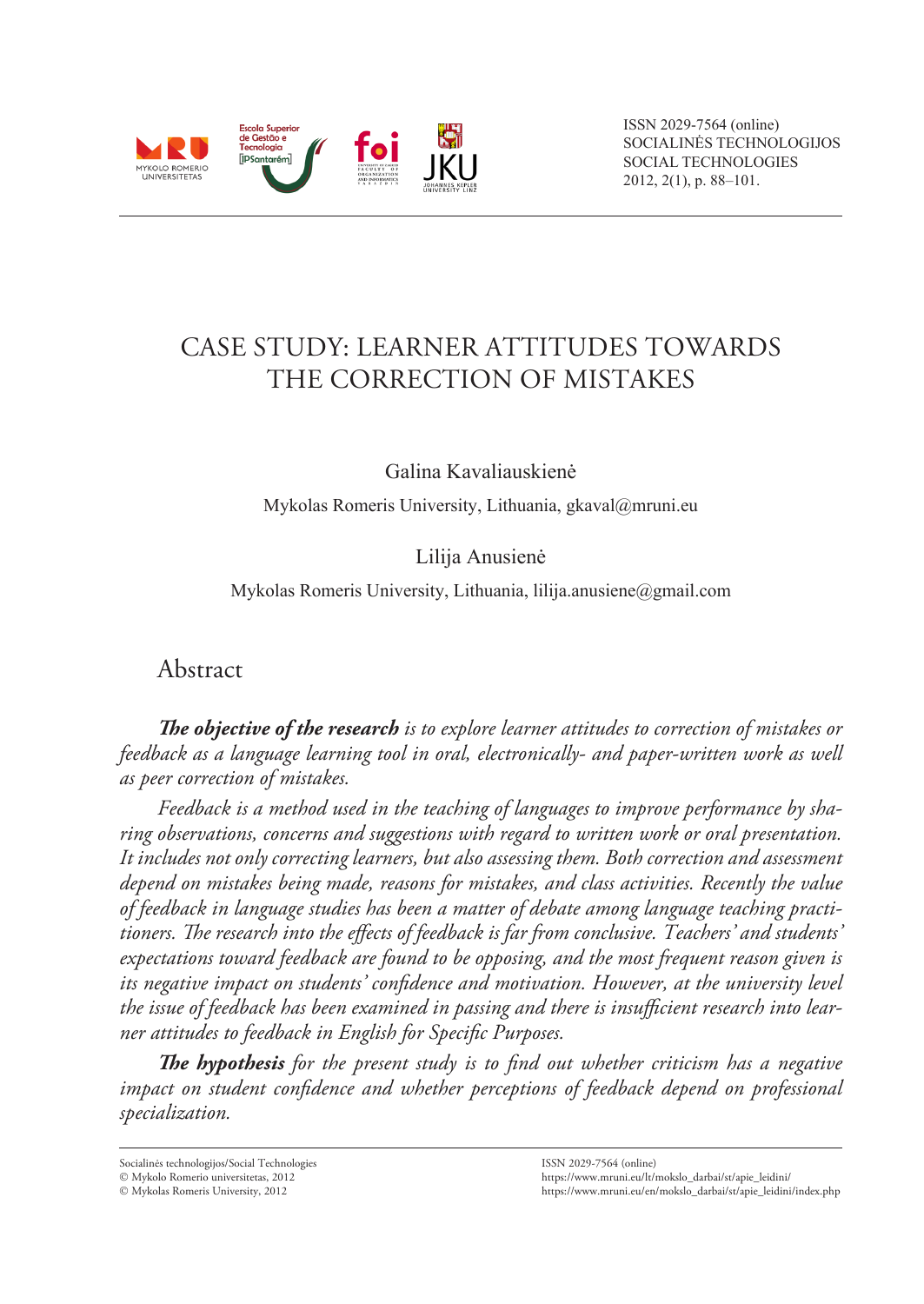*The research methods. A survey of students' perceptions of teachers' feedback in various class activities was administered to various groups of undergraduate students of psychology and penitentiary law. Statistical treatment of students' responses using Statistical Package for the Social Sciences software (SPSS) was carried out in order to establish the level of significance for the two small samples of participants.* 

*The respondents in this research participated students of two different specializations, penitentiary law and psychology, who study English for Specific Purposes at the Faculty of Social Policy, Mykolas Romeris University in Vilnius, Lithuania.* 

*The results obtained. The results indicated that feedback was considered helpful though correction of written work was more appreciated than correction of speech. Students believe that in order to improve their writing skills, it is necessary to receive teacher feedback on written work both on paper or submitted electronically. They prefer immediate correction of errors in spite of its impracticality and claim that individual correction of mistakes by teacher is useful. Differences between the responses of students who study two disciplines were slight. Attitudes to feedback do not differ significantly—specialization is not very relevant. Criticism*  isn't meant to undermine self-esteem, though some students were more confident than other *students. Perceived merits of oral, handwritten, electronic, teacher and peer feedback as well as the value of statistical analysis in interpretation of data are discussed in this study. All the things considered might help learners be successful in improving language skills. It is generally believed that by making the students aware of the mistakes they make, and by getting them to act on those mistakes in some way, the students will assimilate the corrections and eventually not make those same mistakes in the future.* 

*Research limitations. A limited number of respondents might raise a question of the reliability of the findings and require a further study into the issue.*

*Practical implications. The analysis of the responses by means of SPSS suggests that, in spite of the limited number of the respondents, the results may be extended beyond the studied samples.*

*Originality. The value of this study encompasses the statistical approach to data analysis, which proves that the findings are reliable.* 

*Keywords***:** *English for Specific Purposes, teacher's feedback to written work and oral production, peers feedback.*

# 1. Introduction

Error correction, or feedback, has been used in language teaching/learning for a long time, but its benefits have been questioned by some language teachers. Lately teacher attitudes to feedback seem to undergo a revival stage as a useful teaching device in secondary schools (Allah, 2008; Brandt, 2008; Wang, 2008). It is argued in favour of delivering feedback which can help develop writing and speaking skills as well as learn grammar and vocabulary. However, at university level the issue of feedback has been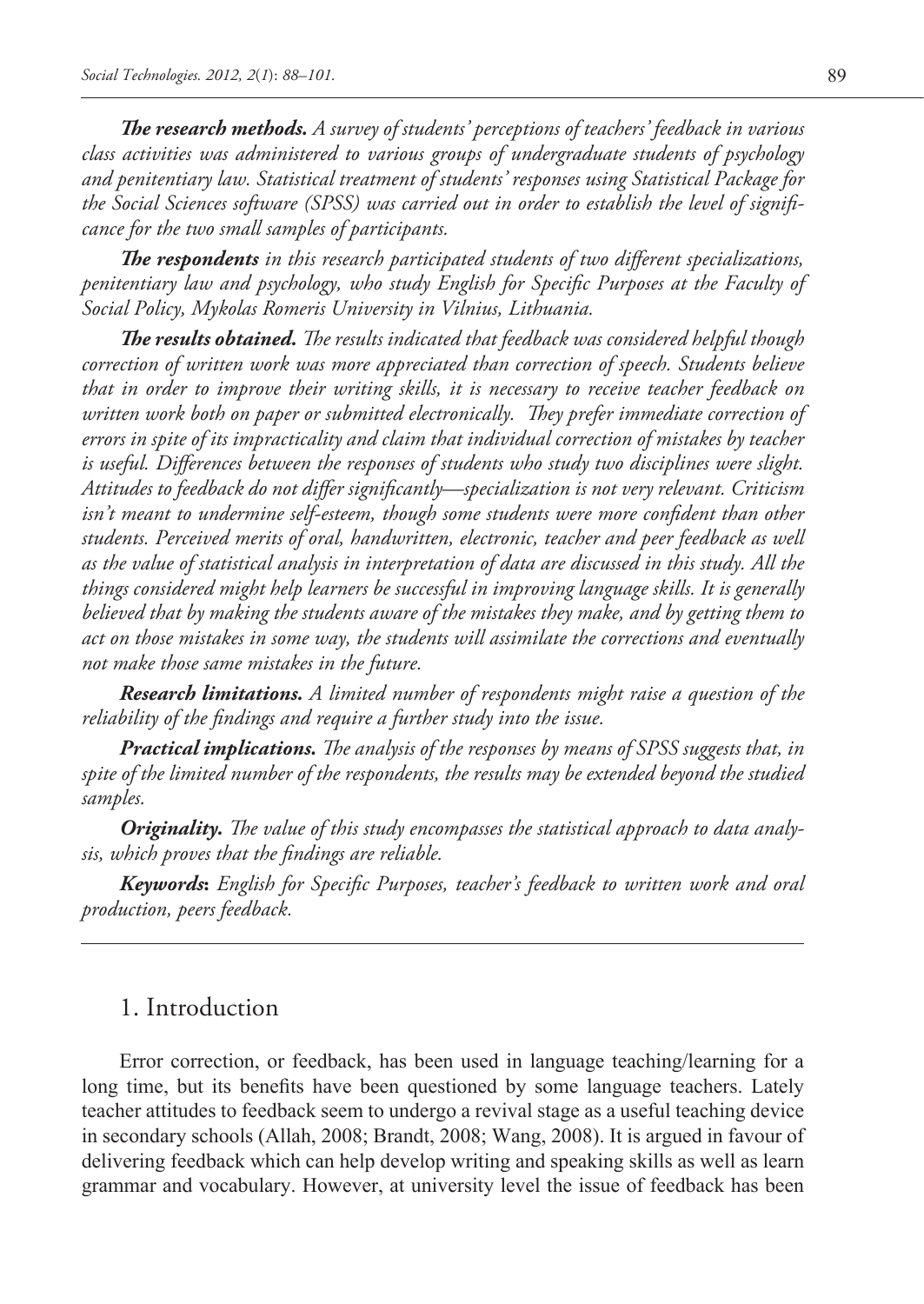examined in passing and there is insufficient research into learner attitudes to feedback in English for Specific Purposes (ESP).

This paper aims to investigate student attitudes to feedback and drawing conclusions as to its suitability at the university level.

*The objective of the research*: to explore learner attitudes to feedback as a language learning tool in oral, electronically- and paper-written work as well as peer correction of mistakes.

*The research methods used*: a survey of student perceptions of teacher feedback in various class activities, statistical treatment of student responses using Statistical Package for the Social Sciences software (SPSS) in order to establish the level of significance for the two small samples of participants, and analysis of various types of feedback provided by either teachers or peers.

*The respondents* in this research participated students of two different specializations, penitentiary law and psychology, who study English for Specific Purposes at the Faculty of Social Policy, Mykolas Romeris University, Vilnius, Lithuania.

# 2. Literature Review

In this section, previous research into positive and negative feedback in the English classroom, teacher and learner preferences for error correction and the latest technological developments that provide the learner with various levels of interactivity have been examined.

### 2.1. Three types of mistakes

Feedback may be defined as information supplied to learners concerning some aspect of their performance on a task, by a peer or a teacher, with a view to improving language skills. It includes not only correcting learners, but also assessing them. Both correction and assessment depend on mistakes being made, reasons for mistakes, and class activities. In linguistics, the definitions of "mistake" and "error" are rather diverse. According to Ancker (2000), a mistake is a performance error that is either a random guess or a slip, it is a failure to utilize a word correctly, and an error is a noticeable deviation from the language of a native speaker.

J. Edge (1989) suggests dividing mistakes into three types: slips, errors and attempts. "Slips" are mistakes that students can correct themselves; "errors" are mistakes which students cannot correct themselves; "attempts" are student's intentions of using the language without knowing the right way. In this article, either the most common linguistic term "error" or the students' preferred term "mistake" will be used interchangeably.

# 2.2. Types of feedback

It is thought that that not all student errors should be corrected because errors are normal and unavoidable during the learning process. The nature of teacher feedback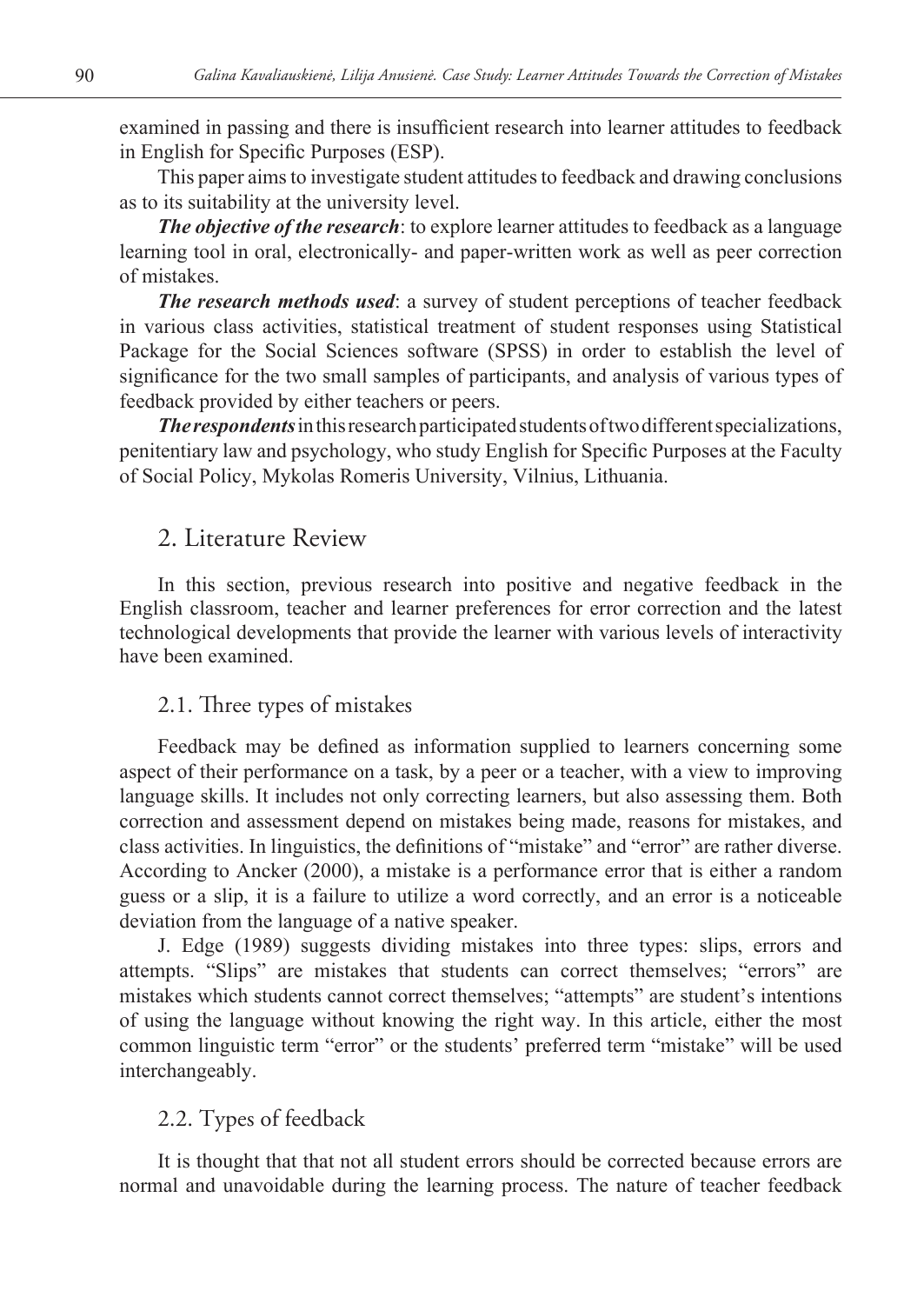differs widely among teachers and classes and depends on such factors as course objectives, assignment objectives, marking criteria, individual student expectations, strengths, weaknesses, and attitude toward writing (Harmer, 2000). Current theories of how people learn languages suggest that habit formation is only one part of the process. There are many reasons for errors to occur: interference from the native language, an incomplete knowledge of the target language, or its complexity (Edge, 1989). Some researchers suggest that feedback to second language writing falls somewhere between two extremes—evaluative or formative feedback (McGarrell & Verbeem, 2007). Evaluative feedback typically passes judgement on the draft, reflects on sentence-level errors, and takes the form of directives for improvement on assignments. Formative feedback, which is sometimes referred to as facilitative, typically consists of feedback that takes an inquiring stance towards the text. Most of the research on feedback has dealt with the role of negative feedback in secondary education.

### 2.3. Different attitudes to error correction

Error correction or feedback remains one of the most misunderstood issues in foreign language teaching, and there is no consensus about it (Ancker, 2000). It is considered to be more effective when it is focused, contains relevant and meaningful data, it is descriptive rather than evaluative, and it contains a moderate amount of positive feedback with a selected and limited amount of negative feedback, it allows for response and interaction (Brandt, 2008).

The research into the effects of error correction is far from conclusive. Some authors suggest that error correction is ineffective and should be abandoned (Truscott, 1996). P. Wang (2008) describes the case study, entitled "Changing teachers," which shows that some students may emotionally respond in the face of threatening situations. Therefore, positive affective comments should be offered first to encourage learners and reduce the tension caused by error correction. It will avoid the hazards of demotivating students.

However, research has not explored the important aspects of teacher and student preferences for feedback in error correction. A survey of 100 students' preferences for error correction claims that students equate good writing in English with error-free writing; moreover, learners expect and want all errors in their papers to be corrected (Leki, 1991). Additionally, in a survey of 47 students' attitudes towards classroom feedback procedures, H. Enginarlar (1993) reports that students perceive surface-level error correction as effective teacher feedback. In the study investigating 824 students' and 92 teachers' beliefs about error correction and the benefit of a focus on form in language learning, R. Schulz (1996) reports some discrepancies among teachers as well as between teachers and students. Specifically, students are generally more receptive to receiving corrective feedback in both written and spoken language than teachers. A follow-up study (Schulz, 2001) that compares the 1996 data with responses elicited from 607 foreign language students and 122 teachers in Colombia reveals relatively high agreement between students as a group and teachers as a group across cultures on most questions. D. Nunan (1993) presents a study that examines the relationship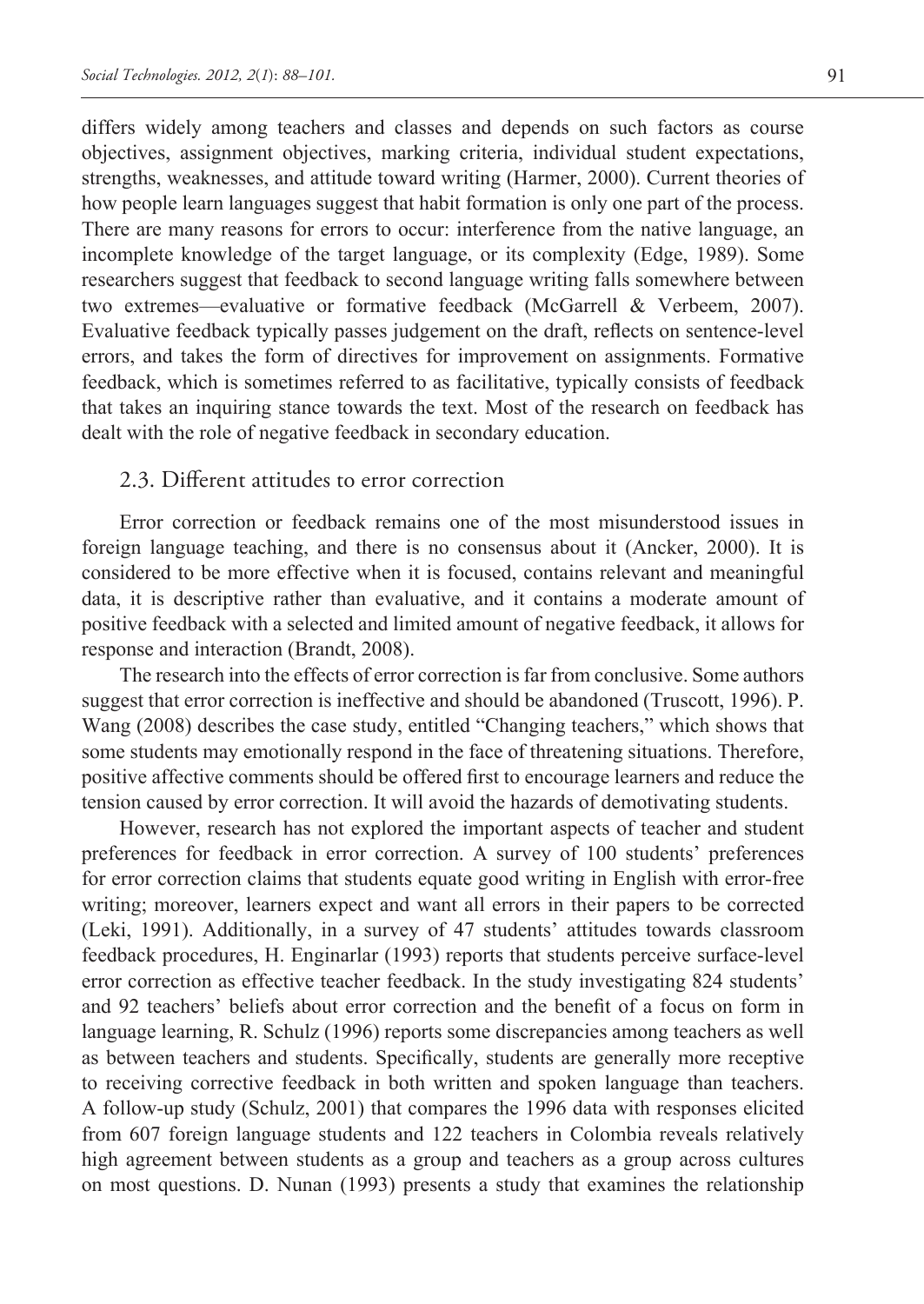between the attitudes of students and teachers to the various activities. The data show a clear mismatch between learners' and teachers' views in all but one activity, namely, conversation practice. Error correction in Nunan's book receives a very high priority of 7 out of 10 points among students, and very low priority of 2 among teachers. The comparison of teacher and student preferences for error correction is analyzed by Rula L. Diab (2006), who reveals various discrepancies between instructor and student preferences to error correction, as well as differences in beliefs among instructors themselves. L. Diab recommends that teachers incorporate classroom discussions on error correction and feedback in order to help their students understand how feedback is intended to affect their writing.

Teachers' and students' expectations to error correction were examined by W. Ancker (2000). In his survey, 25% of 802 teachers and 76% of 143 students believed that all errors should be corrected. The most frequent reason given by teachers for not wanting correction is the negative impact of correction on students' confidence and motivation, and the most frequent reason given by students for wanting correction is the importance of learning to speak English correctly. The most important implication of these findings is to rectify the opposing expectations of teachers and students about how errors should be handled.

# 2.4. Peer and electronic feedback

The use of peer feedback in English writing classrooms has been generally supported as a potentially valuable aid for its social, cognitive, affective, and methodological benefits. The affective advantage of peer response over teacher response is that it is less threatening, less authoritarian, and more supportive, but students judge it as less helpful; however, 80% of peer comments were considered valid, and only 7% seen as potentially damaging (Rollinson, 2005).

Electronic feedback has drawn researcher interest for more than two decades (Allah, 2008). Incorporating e-feedback along with face-to-face modes has been shown to yield the best results in terms of quality of feedback and impact on revisions. This technique involves student learning preferences, which have positive influence on learning. According to Allah (2008), English teachers should deal with integrating electronic feedback with a balance of enthusiasm and caution because adopting new trends without careful planning can negatively influence student performance.

Research into feedback on oral production is not numerous. However, language instructors are aware that many learners fail to notice their own mistakes in impromptu speaking. Error feedback and its effect on noticing errors in verbal production are explored by H. Sakai (2004), who pays particular attention to recasts, i.e. feedback defined as a corrected reformulation of language learners' erroneous utterances by the teacher.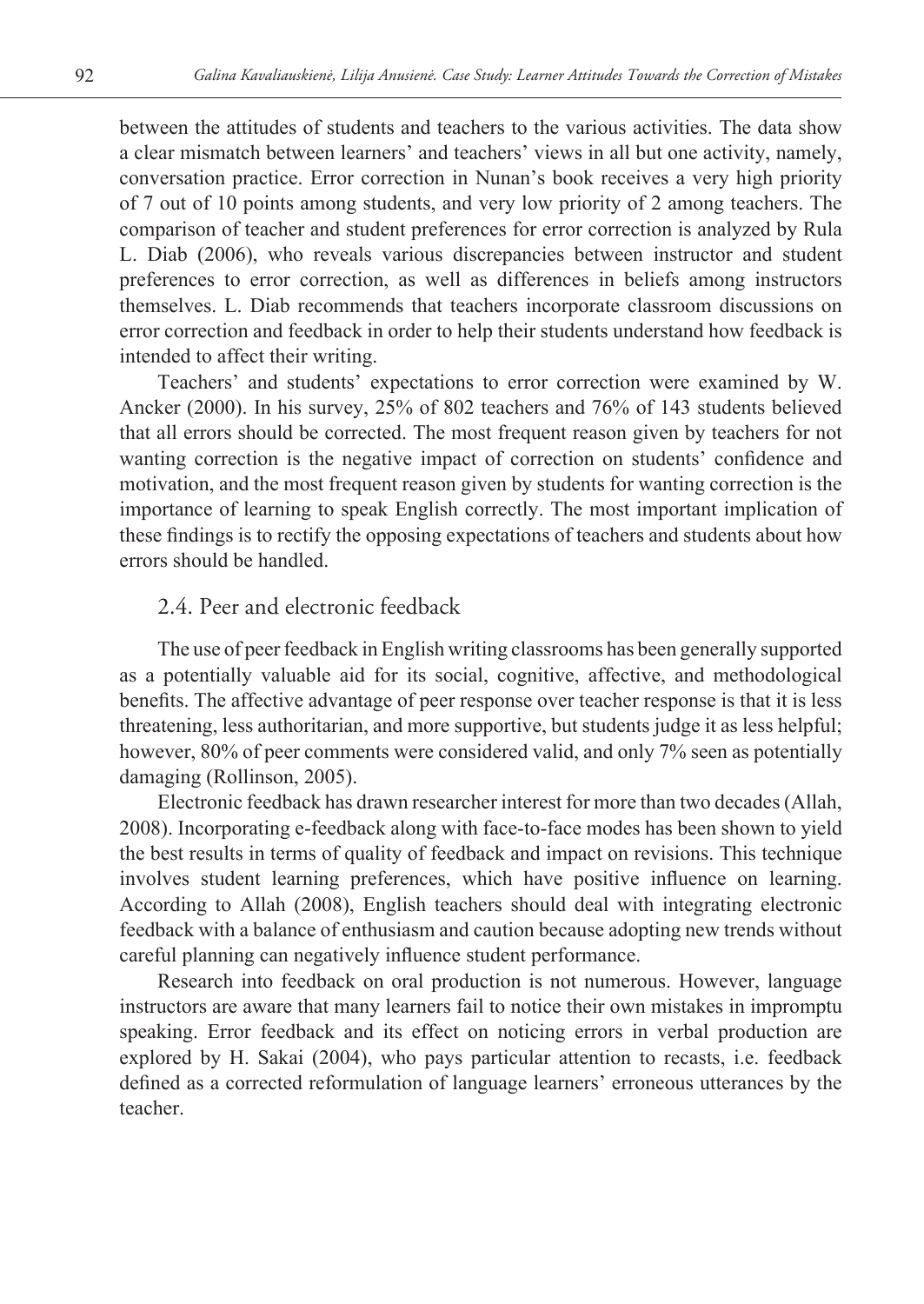# 3. Rationale for the Study

This study has examined university student attitudes to feedback in various English class activities. Specifically the research addresses the questions of correction types and whether it is beneficial to learning. The above review of the relevant literature suggests that various types of feedback might benefit language learning. It is a matter of great relevance to teachers to find out what student beliefs and views on error correction are and what trends are dominant. It is also important to investigate if learners specializing in different subjects need the same types of feedback.

# 4. Respondents and Data Collection

The study was conducted at the Faculty of Social Policy, Mykolas Romeris University, Vilnius. The participants were students specializing in either penitentiary law or psychology and studying English for Specific Purposes. In this research, there were 24 students of psychology and 26 students of penitentiary law. They were predominantly females at the intermediate English levels. The amount of time spent by students in the second language classes was 4 hours per week for 2 semesters, which amounts to about 130 hours of English instruction. Data was collected through administering a specially designed survey in accordance with the accepted standards for surveys in Social Sciences (Dornyei, 2003). The questionnaire was administered to all respondents, and the analysis of responses was conducted. The obtained data was statistically processed using the Statistical Package for the Social Sciences (SPSS) software, interpreted and described further on.

# 5. Results and Discussion

## 5.1. Results

The students' responses to the survey on their attitudes to feedback are summarised in Table 1. The columns show the percentages of responses to the statements. The students rated each statement according to the five-point Likert scale by circling the appropriate number: 1—strongly disagree, 2—disagree, 3—not sure, 4—agree, 5 strongly agree. For the sake of brevity, both positive responses "strongly agree" and "agree" and negative responses "strongly disagree" and "disagree" are added up. This approach does not distort the data. On the contrary, it allows displaying the findings in a compact way. The first column in Table 1 reproduces the survey statements. Three other columns show the percentage of psychology (PS) and penitentiary law (PL) students who disagreed, were not sure, or supported the statements.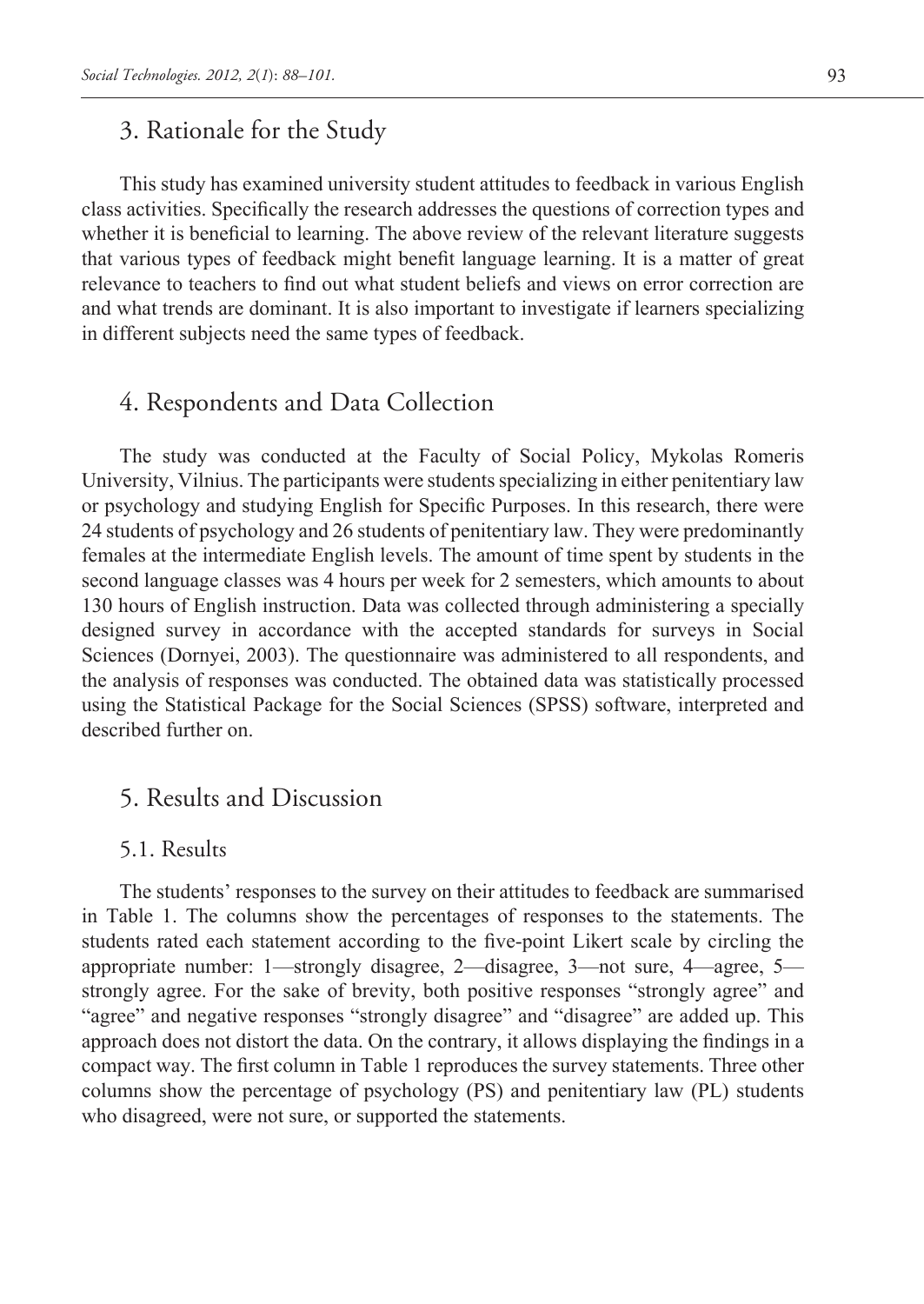| Survey statements                                                             | Disagree $(\% )$<br><b>PS</b><br>PI. |                                  | Not sure $(\% )$<br><b>PS</b><br>PL |    | Agree $(\% )$<br><b>PS</b><br>PI. |  |
|-------------------------------------------------------------------------------|--------------------------------------|----------------------------------|-------------------------------------|----|-----------------------------------|--|
|                                                                               |                                      |                                  |                                     |    |                                   |  |
| 1. Mistakes are natural                                                       | 5<br>9                               | 24                               | 9                                   | 67 | 86                                |  |
| 2. Immediate correction by the teacher is preferable.                         | 13<br>11                             | 13                               | 41                                  | 74 | 48                                |  |
| 3. Teacher correction is generally effective                                  | 1                                    | $\overline{2}$<br>4              | 5                                   | 97 | 91                                |  |
| 4. Hard to notice my own mistakes                                             | 30<br>30                             | 13                               | 16                                  | 57 | 55                                |  |
| 5. All mistakes is speaking must be corrected                                 | 30<br>14                             | 40                               | 22                                  | 30 | 64                                |  |
| 6. All mistakes in writing must be corrected                                  | $\overline{4}$                       | 8<br>$\overline{4}$              | $\mathfrak{D}$                      | 88 | 94                                |  |
| 7. Correction of oral errors in class undermines the<br>learner's self-esteem | 39<br>44                             | 43                               | 29                                  | 18 | 27                                |  |
| 8. Individual correction of mistakes in writing is useful.                    | 2                                    | $\overline{c}$<br>$\overline{4}$ |                                     | 94 | 98                                |  |
| 9. Peer feedback is beneficial.                                               | 45<br>50                             | 40                               | 30                                  | 15 | 20                                |  |

*Table 1.* Student responses to the survey statements. The first percentage in the columns refers to the responses of the students who study psychology, and the second percentage—to the responses of the students who study penitentiary law.

### *1st Statement. Making mistakes while learning English is natural.*

The first row of Table 1 demonstrates the participants' opinions on making mistakes in language acquisition. The majority of participants, 67% of the psychology students versus 86% of the penitentiary law work students feel that mistakes in learning are unavoidable. Moreover, in the interviews they claim it is important to think about one's own mistakes in order to learn from them. The percentage of doubters is rather high—24% against 9%. Negative responses are very few: 9% versus 5%. However, the majority of learners emphasize in their interviews is that awareness of mistakes leads to linguistic development.

### *2nd Statement. Students prefer the teacher's immediate correction of errors.*

As many as 74% of students in the first group support this statement contrary to 48% of the second group, while 41% of the second group are not sure. The number of negative responses is similar in both specializations: 13% and 11%. From the practical viewpoint, it is impossible for teachers to correct mistakes immediately, particularly in conversation classes. Any interruption of communication might ruin the activity. The misleading perception of usefulness of immediate correction probably lies in respondents' experience at school, where some teachers feel it is their duty to make corrections as soon as possible. As it has been mentioned in the literature review section, the idea of immediate correction seems to be evaluative rather than formative, which is preferable.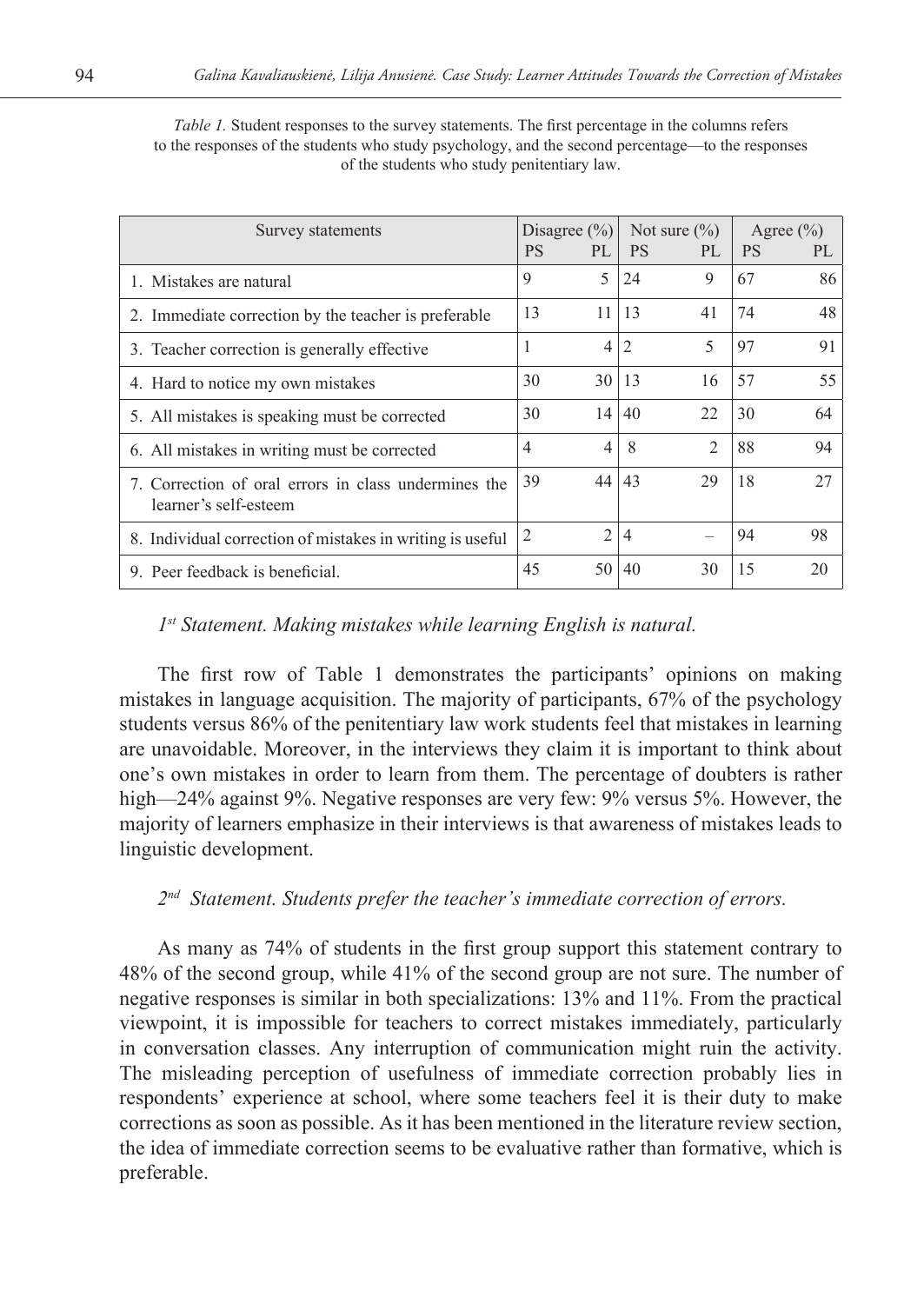*3rd Statement. The teacher's correction is generally effective.*

Essentially, a great majority of 97% versus 91% of participants agree with the idea of effectiveness of correction. The number of uncertain responses varies from 2% against 5%, the number of negative responses is 1% against 4%. This clearly demonstrates learners' positive perception of correction.

#### *4th Statement. Students find it hard to notice their mistakes.*

The findings for this statement are quite straightforward: over half of respondents agree with the point (57% versus 55%), and almost a third (30% versus 30%) disagree. The percentage of neutral answers is rather small (2% versus 5%). Obviously, this statement refers to the personal perception of each respondent, so the differences of views are natural.

*5th Statement. Teachers should correct the students' every mistake in speaking*.

The attitudes to this statement differ significantly depending on specialization. About two-thirds of would-be psychologists either support or oppose the claim, and the rest 40% are not sure. The majority of students of another specialization (64%) agree, while 14% disagree, and 22% are not sure.

#### *6th Statement. Teachers should correct the students' every mistake in writing.*

Students' attitudes to developing writing skills are predominant among other language skills and are conditioned by the examination requirements, which include writing a summary of professional texts. Statistics of responses reflects that: 88% against 94% back this statement with a few learners either opposing (4% versus 4%) or uncertain (8% versus 2%). Learners are aware of writing difficulties and potential pitfalls they encounter in writing activities, so feedback seems extremely important. Students keep making the same common mistakes that have been repeatedly pointed out to them. It is widely accepted that there are two distinct causes for the errors: interference of mother tongue and developmental errors (Harmer, 2000). These errors are part of the students' interlanguage—the version a learner has at the current stage of development.

*7th Statement. The teacher's correction of the student's oral errors in front of the class undermines the learner's self-esteem.* 

Students do not seem to worry about undermining their self-esteem: their responses are similar and either negative (39% versus 44%) or uncertain (43% versus 29%). This is good news for teachers—error correction is not expected to affect the learners' motivation or willingness to perfect language skills.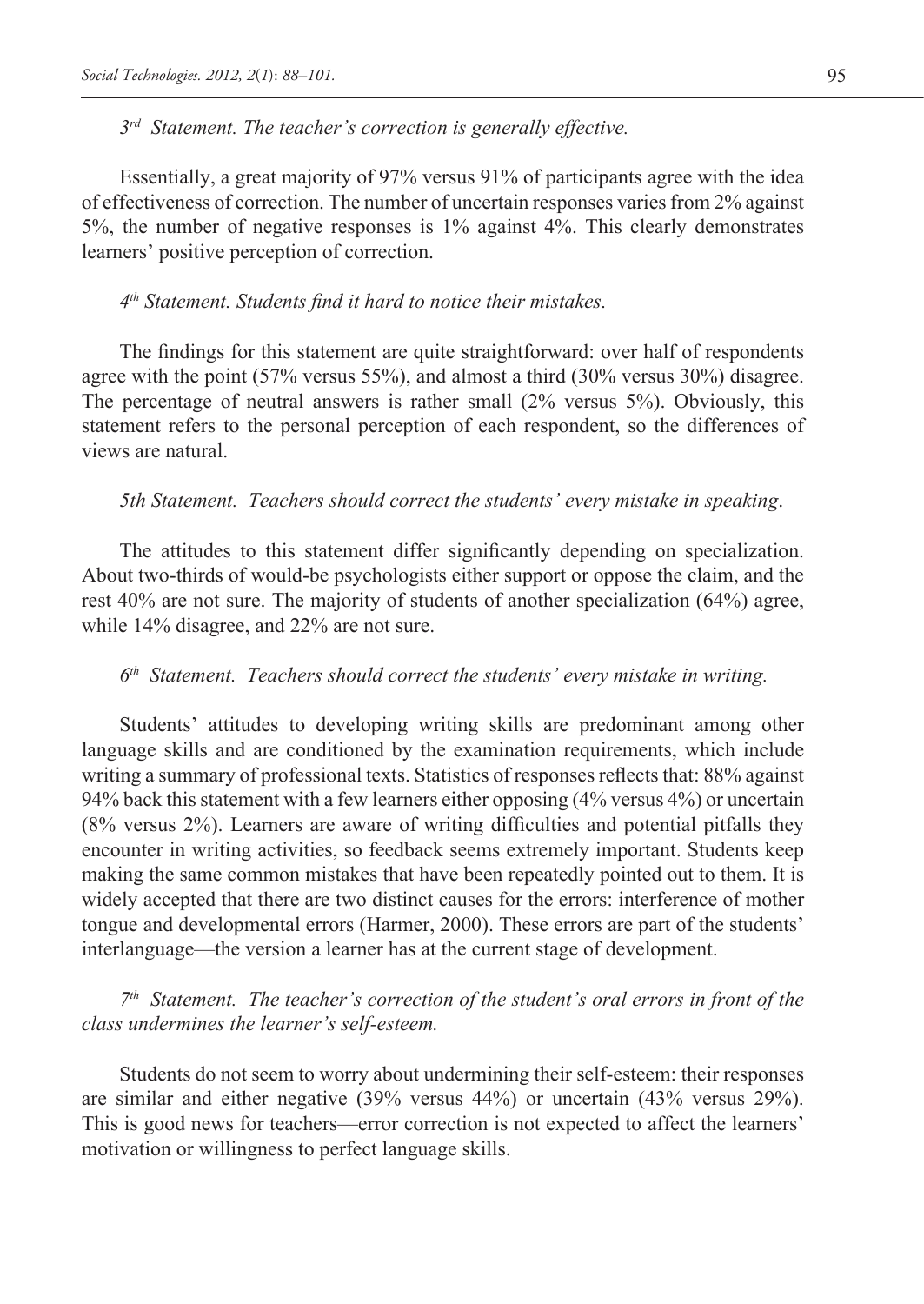*8th Statement. The teacher's individual correction of the students' written mistakes is useful for learning ESP.*

The vast majority of students (94% against 98%) feel positive about usefulness of individual error correction as it facilitates personal learning. A personalized learning of the language and getting relevant feedback to one's performance are very important to develop language awareness.

### *9th Statement. Peer feedback is beneficial.*

Students do not find peer feedback beneficial—only a minority of students support this statement. Almost half of the learners either disagree with the statement, or are not sure. The possible cause of this perception is unfounded fears of being criticized in public.

Summing up these findings, learners' responses are quite straightforward and unambiguous. To prove the point, however, the study must rely on statistical evaluation of the data as the number of respondents in this research is limited. Next section briefly describes the statistical procedure and the interpretation of the results.

# 4.2. Statistical processing of data

The obtained data have been processed statistically in order to determine how comparable and reliable the data are. Similarly as in our previous paper on alternative assessment of performance (Kavaliauskienė et al, 2007), Cronbach Alpha coefficient, which defines the reliability, was computed. It is found to be equal to 0.80, which is in a good agreement with the theory (Dornyei, 2003). The experimental findings have been processed using Statistical Package for the Social Sciences (SPSS). The Means and Standard Deviations for the responses of the students have been computed, and the t-test in data analysis has been applied. The *t*-test is most frequently used measure in second language research when comparing mean scores for two groups. It is important to emphasize that *t*-test can be used successfully with very large or very small groups. The adjustment for group size is made by evaluating the degrees of freedom, which are determined by subtracting one from the number of participants in each group and then adding the two resulting numbers together. Here the degree of freedom *df*=48. The critical values for *t* at different levels *p* of significance (one-tailed) are displayed in Table 2.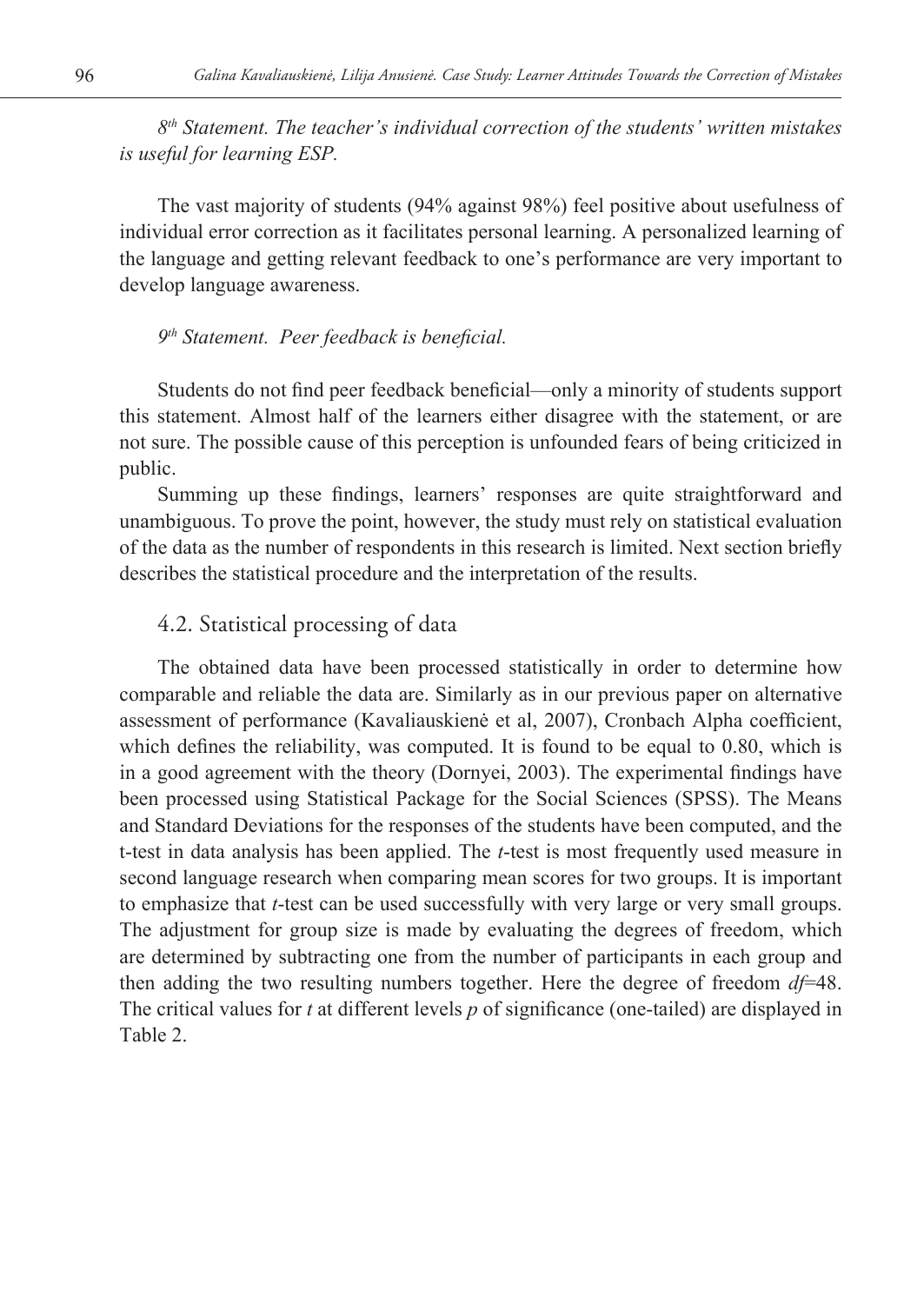| Survey statements                                                                                                          | Means/<br>SDs<br><b>PS</b> | Means<br>/SDs<br>PL | Computed<br>t, critical t<br>values | Significance<br>level p,<br>data<br>interpre-<br>tation |
|----------------------------------------------------------------------------------------------------------------------------|----------------------------|---------------------|-------------------------------------|---------------------------------------------------------|
| 1. Mistakes are natural                                                                                                    | 3.89                       | 3.91                | $t = 0.289$                         | p < 0.05                                                |
|                                                                                                                            | 0.72                       | 0.72                | $t_{\rm crit}$ = 1.684              | <b>NSD</b>                                              |
| 2. Immediate correction by the teacher is preferable                                                                       | 3.72                       | 3.43                | $t = 2.071$                         | $p \le 0.025$                                           |
|                                                                                                                            | 0.84                       | 0.49                | $t_{crit} = 2.021$                  | <b>SD</b>                                               |
| 3. The teacher's correction is generally effective                                                                         | 4.33                       | 4.73                | $t = 2.52$                          | p < 0.01                                                |
|                                                                                                                            | 0.68                       | 0.69                | $t_{crit} = 2.423$                  | <b>SD</b>                                               |
| 4. Hard to notice my own mistakes                                                                                          | 3.35                       | 3.32                | $t = 0.187$                         | p < 0.05                                                |
|                                                                                                                            | 0.74                       | 0.74                | $t_{crit} = 1.684$                  | <b>NSD</b>                                              |
| 5. All mistakes while speaking must be corrected                                                                           | 2.91                       | 3.57                | $t = 3.14$                          | p < 0.01                                                |
|                                                                                                                            | 1.03                       | 0.93                | $t_{crit} = 2.704$                  | <b>SD</b>                                               |
| 6. All mistakes in writing must be corrected                                                                               | 4.41                       | 4.32                | $t = 0.67$                          | p < 0.05                                                |
|                                                                                                                            | 0.60                       | 0.68                | $t_{\rm crit}$ = 1.684              | <b>NSD</b>                                              |
| 7. The teacher's correction of the student's oral errors<br>in front of the class undermines the learners' self-<br>esteem | 2.76<br>0.60               | 2.86<br>0.87        | $t = 0.67$<br>$t_{crit} = 1.684$    | p < 0.05<br><b>NSD</b>                                  |
| 8. The teacher's individual correction of student's                                                                        | 4.30                       | 4.25                | $t = 0.69$                          | p < 0.05                                                |
| written mistakes is useful for learning ESP                                                                                | 0.72                       | 0.68                | $t_{crit} = 1.684$                  | <b>NSD</b>                                              |
| 9. Peer feedback is beneficial                                                                                             | 2.75                       | 2.85                | $t = 0.625$                         | p < 0.05                                                |
|                                                                                                                            | 0.65                       | 0.85                | $t_{crit} = 1.684$                  | <b>NSD</b>                                              |

*Table 2.* Means, Standard Deviations (SD), One-tailed Significance Levels *p,* and data interpretation.

The first column in Table 2 reproduces the survey statements. The second and third columns display the Means (first line) and the Standard Deviations (SDs, second line). The fourth column in Table 2 shows computed *t* values for each statement and critical *t* values. The data interpretations based on comparison of computed and critical *t* values are presented in the fifth column. If computed *t* values exceed critical *t* values, it means that there is a significant difference (SD) between PS and PL learners' responses. The Level of Significance *p* is found from Critical *t* Tables (Brown, Rodgers, 2002). The smaller *p* value is, the higher probability P is. If the Significance Level  $p$  is relatively high, i.e.  $p$  $< 0.05$  (P = 99.95%), it indicates that there is no significant difference (NSD) between the responses. In other words, the Means are statistically close. Therefore, according to the data in Table 2, it can be concluded that there is no significant difference (NSD) in responses to the statements 1, 4, 6, 7, 8, and 9, but there is a significant difference (SD) in responses to the statements 2, 3 and 5. In other words, here the Means are not statistically very close. Thus, statistical processing of survey responses in the cases of the limited number of respondents ensures the right interpretation of the obtained data.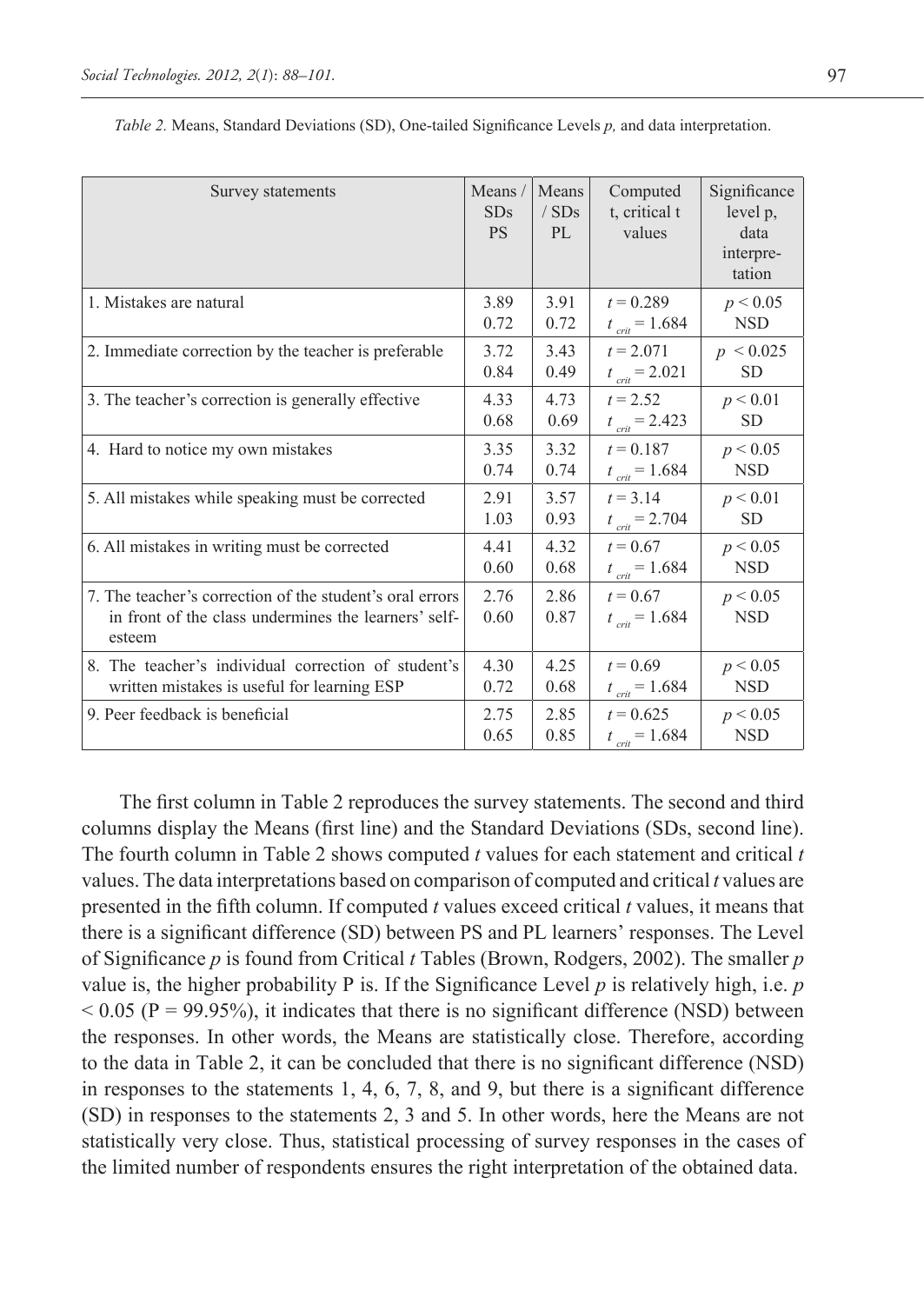# 6. Classroom Feedback

### 6.1. Teacher/peer feedback

Peer and teacher feedback might be very helpful both in oral and written work. However, teachers should not interrupt the students' speech to point out their errors. Any intervention may raise stress levels and hinder communication. A good classroom practice is for teachers to keep recording students' mistakes during activities. Mistakes should be dealt with later, after the activity has ended. It is a good idea for teachers to focus on errors without indicating who made them and asking students to rectify the errors. However, peer correction works well only in classes with a friendly and cooperative atmosphere. Otherwise remedial work may lead to undermining the learners' self-esteem and cause more damage than gain. Feedback on written work depends on the specific tasks. In our classes, we practiced either paper correction or electronic feedback. Paper correction includes teacher responses to the learners' submitted written work. This kind of feedback is individualized: the teacher codes or corrects mistakes, writes comments on contents and errors. It is greatly appreciated by students who raise questions and ask for clarification.

# 6.2. Electronic feedback

Electronic peer feedback has been employed for writing comments in peer weblogs. All the learners have created their own weblogs which are used for written assignments and are incorporated in the teacher's weblogs. Peer comments may be viewed online. It should be noted that generally students avoid writing negative comments. As a rule, learners try to find positive aspects in each case and usually praise their peer's work. Unfortunately, teacher individual feedback, i.e. face to face, is not always followed by error correction: spelling and grammar errors online remain uncorrected, and the students' most common excuse for failing to do remedial work is a shortage of time.

Classroom practice allows to offer practical advice to other language practitioners. It is a good idea to evaluate student writing and provide feedback individually. It would be an unforgivable mistake to give any negative comments in front of the class or online. Similarly, it is better to provide feedback on observed speaking errors individually, for instance, during self-assessment interviews with each learner while discussing her/ his success and achievements in language learning activities. The basic principle of teacher's feedback is to keep in mind that it is designed to teach and help learning, not to criticize.

# 7. Conclusions and Implications

The following conclusions have been drawn. First, students of penitentiary law and psychology believe that in order to improve writing skills, it is necessary to receive teacher feedback on written work both on paper or submitted electronically. Second, attitudes to feedback do not differ significantly—specialization is not very relevant.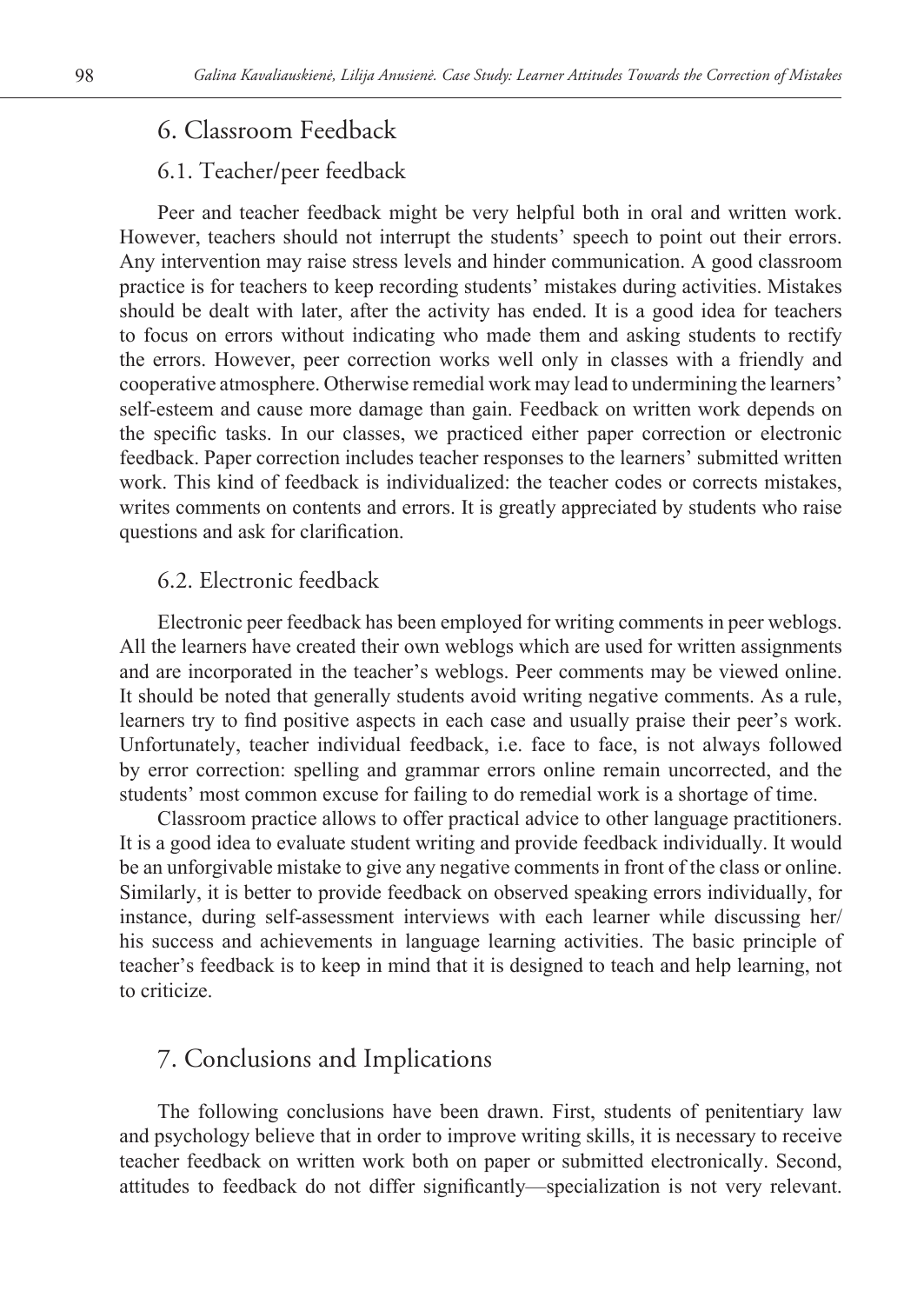Third, students prefer immediate correction of errors in spite of its impracticality and claim that individual correction of mistakes by teacher is useful.

The main implications of classroom practice for teachers are to monitor each student's performance in class activities closely, provide individual feedback on speaking and written errors, to encourage self- and peer-correction, to avoid negative feedback at all times, and to provide sandwich-type feedback individually—positivenegative-positive. Such an approach might help to avoid undermining a learner and preserve her/his self-esteem, as individual reactions towards error correction may be very strong, and criticism may be felt as an emotionally threatening act. Finally, it is important to find out what learner responses to teacher feedback on their written work or spoken production are. All the things considered might help learners to be successful in improving language skills.

# References

- Allah, L.F. 2008. "Electronic Feedback: Is It Beneficial for Second Language Writers?" *Teaching English with Technology, a Journal for Teachers of English*, 8(3). <http://www.iatefl.org.pl/call/callnl32.htm> [accessed 12/04/09].
- Ancker, W. 2000. "Errors and Corrective Feedback: Updated Theory and Classroom Practice." *English Teaching Forum,* 38: 20- 25.
- Brandt, C. 2008. "Integrating Feedback and Reflection in Teacher Preparation." *ELT Journal.* 62: 37-46.
- Brown, J.D. and T.S. Rodgers. (2002). *Doing Second Language Research*. Oxford University Press.
- Dornyei, Z. 2003. *Questionnaires in Second Language Research.* Lawrence Erlbaum Associates, Inc., Publishers, New Jersey, USA.
- Edge, J. 1989. *Mistakes and Correction*. Addison Wesley: Longman.
- Enginarlar, H. 1993. "Student Response to Teacher Feedback in EFL Writing." *System.*  21:193–204.
- Harmer, J. 2000. *The Practice of English Language Teaching*. England: Longman.
- Kavaliauskienė, G., Kaminskienė L., and Anusienė L. 2007. "Reflective Practice:

Assessment of Assignments in English for Specific Purposes." Journal of the European Association of Languages for Specific Purposes Iberica 14: 149-166.

- Leki, I. 1991. "The Preferences of ESL Students for Error Correction in College-Level Writing Classes." *Foreign Language Annals.* 24: 203–218.
- McGarrell, H. & J. Verbeem. 2007. "Motivating Revision of Drafts Through Formative Feedback." *ELT Journal*. 62: 37- 46.
- Nunan, D. 1991. *The Learner-Centred Curriculum*. Cambridge: Cambridge University Press.
- Rula L.Diab. 2006. "Error Correction and Feedback in the EFL Writing Classroom." *English Teaching Forum*. 44: 2-13.
- Sakai, H. 2004. "Roles of Output and Feedback for L2 Learners' Noticing." *JALT Journal*. 26(1). <http://www.jalt-publications.org/jj/ articles/2004/05/index> [accessed 12-04-30].
- Schulz, R. A. 1996. "Focus on Form in the Foreign Language Classroom: Students' and Teachers' Views on Error Correction and the Role of Grammar." *Foreign Language Annals*. 29: 343–64.
- Schulz, R. A. 2001. "Cultural Differences in Student and Teacher Perceptions Concerning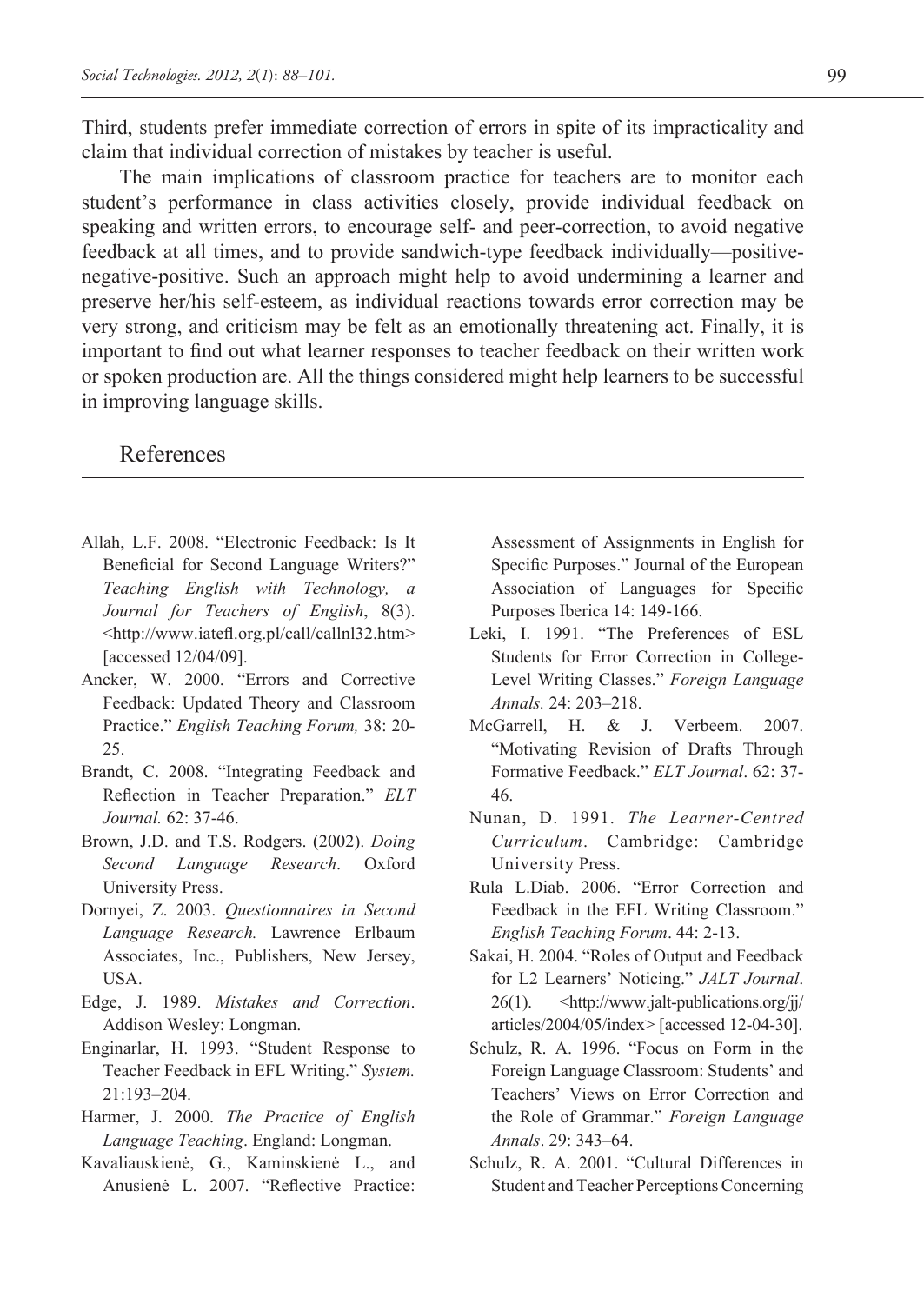the Role of Grammar Instruction and Corrective Feedback." *Modern Language Journal*. 85: 244–58.

- Truscott, J. 1996. "The Case Against Grammar Correction in L2 Writing Classes." *Language Learning*. 46: 327–69.
- Rollinson, P. 2005. "Using Peer Feedback in the ESL Writing Class." *ELT Journal*. 59: 23-30.
- Wang, P. 2008. "Exploring Errors in Target Language Learning and Use: Practice Meets Theory." *English Language Teaching*. 1(2): 182-187. <http://www.ccsenet.org/journal. html> [12/03/31].

# STUDENTŲ POŽIŪRIS Į KLAIDŲ TAISYMĄ: ATVEJO ANALIZĖ

#### Galina Kavaliauskienė

Mykolo Romerio universitetas, Lietuva, gkaval@mruni.lt

#### Lilija Anužienė

#### Mykolo Romerio universitetas, Lietuva, lilija.anusiene@gmail.com

*Santrauka. Klaidų taisymas, arba grįžtamasis ryšys, apibūdinamas kaip stebėjimo rezultatų ir siūlymų teikimas tarp asmenų norint geriau atlikti asmenines ir organizacines užduotis. Svarbu ne tik taisyti besimokančiuosius, bet ir vertinti juos. Tiek taisymas, tiek vertinimas priklauso nuo daromų klaidų, jų priežasčių ir darbo auditorijoje. Grįžtamasis ryšys yra vienas iš labiausiai ginčytinų klausimų mokant užsienio kalbų. Grįžtamojo ryšio svarba mokant kalbų nėra vienareikšmiškai vertinama dėstytojų, o jo tyrimai nėra galutiniai, tyrimų įrodymai nėra įtikinantys. Universitetinėse specialybės kalbos studijose grįžtamasis ryšys tyrinėtas paviršutiniškai. Dėstytojų ir studentų požiūriai į grįžtamąjį ryšį yra prieštaringi. Dažniausia dėstytojai neigiamai vertina grįžtamojo ryšio įtaką studentų motyvacijai ir pasitikėjimui savo gebėjimais.* 

*Dėstytojo grįžtamasis ryšys taikomas, kai būtina taisyti rašybos ar kalbėjimo klaidas. Pastarųjų metų kalbų mokymosi teorijos teigia, kad ne visos klaidos taisytinos. Tai remiasi teiginiu, kad klaidos mokantis yra neišvengiamos – tai yra normalus reiškinys. Dabartinės teorijos apie kalbų mokymąsi teigia, kad įpročio formavimas yra tik viena proceso dalis. Klaidų atsiradimo priežastys būna įvairios: gimtosios kalbos interferencija, ribotas užsienio kalbos mokėjimas, kalbos sudėtingumas ar net fosilizacija pasiekus tam tikrą kompetencijos lygį. Tikėtina, kad išaiškinus studentams jų daromas klaidas, jie įsisavins duotus pataisymus ir pagaliau nedarys tų klaidų ateityje.*

*Straipsnyje nagrinėjami Mykolo Romerio universiteto Socialinės politikos fakulteto psichologijos ir penitencinės teisės studentų požiūriai į grįžtamąjį ryšį mokantis specialybės anglų kalbos ir nustatoma, kaip keičiasi jų nuomonės mokantis specialybės kalbos. Gauti rezultatai rodo, kad grįžtamasis ryšys yra veiksmingas būdas skatinti lingvistinį vystymąsi. Studentai labiausiai vertina rašto darbų klaidų taisymą, bet mažiau vertina klaidų taisymą pasisaky-*